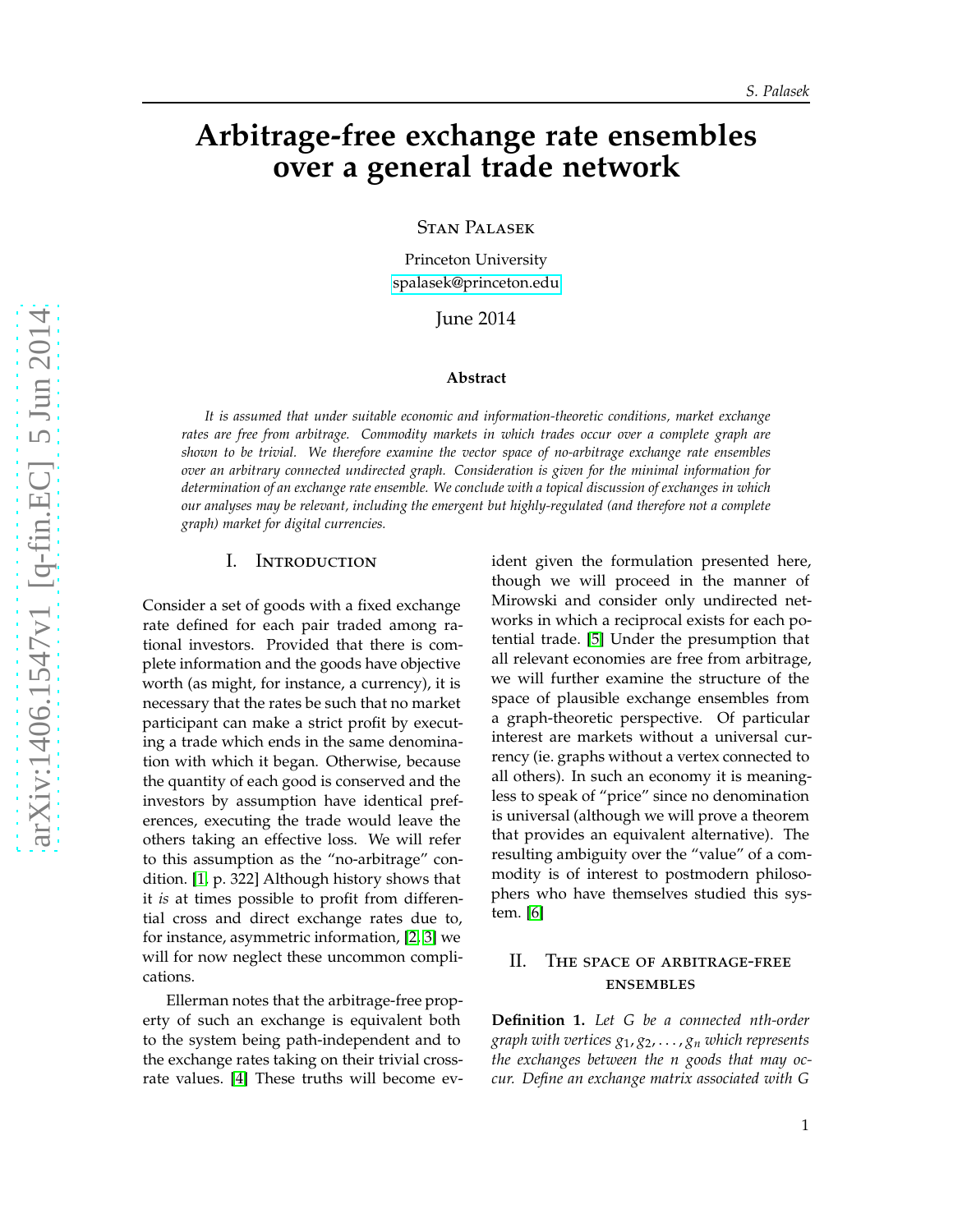as any  $n \times n$  matrix  $\tilde{E}$  of positive reals where  $\tilde{E}_{i,j}$ *is the exchange rate of g<sup>j</sup> to g<sup>i</sup> or equivalently the price of g<sup>i</sup> in units of g<sup>j</sup> with the additional property that if*  $(i, j) \notin G$ , then  $E_{i,j} = 1$ . Furthermore, *for an exchange matrix*  $\tilde{E}$ *, define its additive exchange matrix* E to be the  $n \times n$  matrix of reals  $with E_{i,j} = \ln \tilde{E}_{i,j}.$ 

<span id="page-1-0"></span>**Definition 2.** *Define a no-arbitrage matrix over a connected graph G as an exchange matrix E such* ˜ *that for any closed walk upon G over the vertices gn*<sup>1</sup> , *gn*<sup>2</sup> , . . . , *gn<sup>t</sup>* , *gn*<sup>1</sup> *, we have*

$$
\tilde{E}_{n_t,n_1} \cdot \prod_{i=1}^{t-1} \tilde{E}_{n_i,n_{i+1}} = 1 \tag{1}
$$

*or equivalently for the additive exchange matrix,*

$$
E_{n_t,n_1} + \sum_{i=1}^{t-1} E_{n_i,n_{i+1}} = 0.
$$
 (2)

Note that Definition [2](#page-1-0) considers [\(1\)](#page-1-1) and [\(2\)](#page-1-2) over *all* closed walks on *G*, even those with repeated vertices (not counting the repetition of  $g_{i_1}$ ). However, because a closed walk with repeated vertices can trivially be fragmented into a sequence of closed walks without repeated vertices and [\(1\)](#page-1-1) and [\(2\)](#page-1-2) apply associatively, it is equivalent to consider the equations over non-repeating closed walks ("cycles").

**Definition 3.** Let  $\mathcal{M}(G)$  be the set of all additive *no-arbitrage matrices over the connected graph G.*

<span id="page-1-3"></span>**Lemma 4.**  $\mathcal{M}(G)$  *is a subspace of the vector space of*  $n \times n$  *matrices over standard matrix operations.* 

*Proof.* Choose any  $E, E' \in \mathcal{M}(G)$  and  $c \in \mathbb{R}$ and consider the matrix  $E + c \cdot E'$ . Evaluating it in the left-hand side of [\(2\)](#page-1-2), the terms separate due to linearity, again yielding zero. Furthermore, since both matrices are over *G*, they contain zero entries wherever an edge is not in *G*; therefore so does their linear combination. Thus all the conditions are satisfied for  $E + c \cdot E' \in \mathcal{M}(G)$  so the space is closed under linear combination.  $\Box$ 

<span id="page-1-5"></span>**Lemma 5.** *Let G be an nth-order connected graph and E an additive no-arbitrage matrix on it. Then for any i*, *j,*

1. 
$$
E_{i,i} = 0
$$

2. 
$$
E_{i,j} = -E_{j,i}
$$
.

*Proof.* If  $(i, j) \notin G$ , then by Definition [1](#page-0-0)  $E_{i,j} = 0$ and the second statement is satisfied. Otherwise if  $(i, j) \in G$ , then we can apply Def-inition [2](#page-1-0) to the closed walk  $(i, j, i)$  to obtain  $E_{i,i} + E_{i,i} = 0$  and the second statement is again satisfied. Letting  $i = j$ , the first statement follows from the second.  $\Box$ 

<span id="page-1-2"></span><span id="page-1-1"></span>Note that if *i* is not reflexively connected to itself, the first statement of the lemma holds not for any economically relevant reason, but rather because we arbitrarily defined the entries of *E* corresponding to non-existent edges of *G* to be 0. This convention is nonetheless useful as it preserves  $M$ 's additive and scalarmultiplicative closure which we needed in the proof of Lemma [4.](#page-1-3)

<span id="page-1-6"></span>**Definition 6.** *Let G be a connected graph of order n* and  $1 \le i_k, j_k \le n$  for  $k = 1, 2, ..., t$ . A col*lection of ordered pairs* (*i*1, *j*1),(*i*2, *j*2), . . . ,(*i<sup>t</sup>* , *jt*) *is a basis for G's additive exchange matrix if fixing* the entries  $E_{i_1,j_1}$ ,  $E_{i_2,j_2}$ ,  $\dots$  ,  $E_{i_t,j_t}$  of the no-arbitrage *additive exchange matrix E of G uniquely and minimally determines the rest of the matrix. We will refer to t as the dimension.*

<span id="page-1-7"></span>**Lemma 7.** *Let G be the complete*[1](#page-1-4) *graph of order n. Then for any k, the entries*  $(k, 1)$ ,  $(k, 2)$ , . . . ,  $(k, k - 1)$ 1),  $(k, k + 1)$ , ...,  $(k, n - 1)$ ,  $(k, n)$  are a basis for *the exchange matrix of G.*

*Proof.* Fix values for  $E_{k,1}$  through  $E_{k,n}$  exclud- $\text{Lip}_k$ . Consider *i*, *j* satisfying  $(i, j) \in G$ . Case 1: If  $i = j = k$ , then  $E_{i,j}$  is determined by part 1 of Lemma [5.](#page-1-5) Case 2: Suppose  $i = k \neq j$ . Then  $E_{i,j} = E_{k,j}$  is among the fixed values. Switching the roles of *i* and *j* is determined likewise up to a sign by the second part of Lemma [5.](#page-1-5) Case 3: Suppose  $i, j \neq k$ . Since

<span id="page-1-4"></span> $1$ When we refer to a complete graph here and elsewhere, it is irrelevant whether one includes or excludes the reflexive edges connecting each vertex to itself, ie. whether ones or zeros constitute the main diagonal of the adjacency matrix. The main diagonal of the exchange matrix will in either case be zeros due either to no-arbitrage over the reflexive loops or the convention of setting to zero the entries corresponding to absent edges.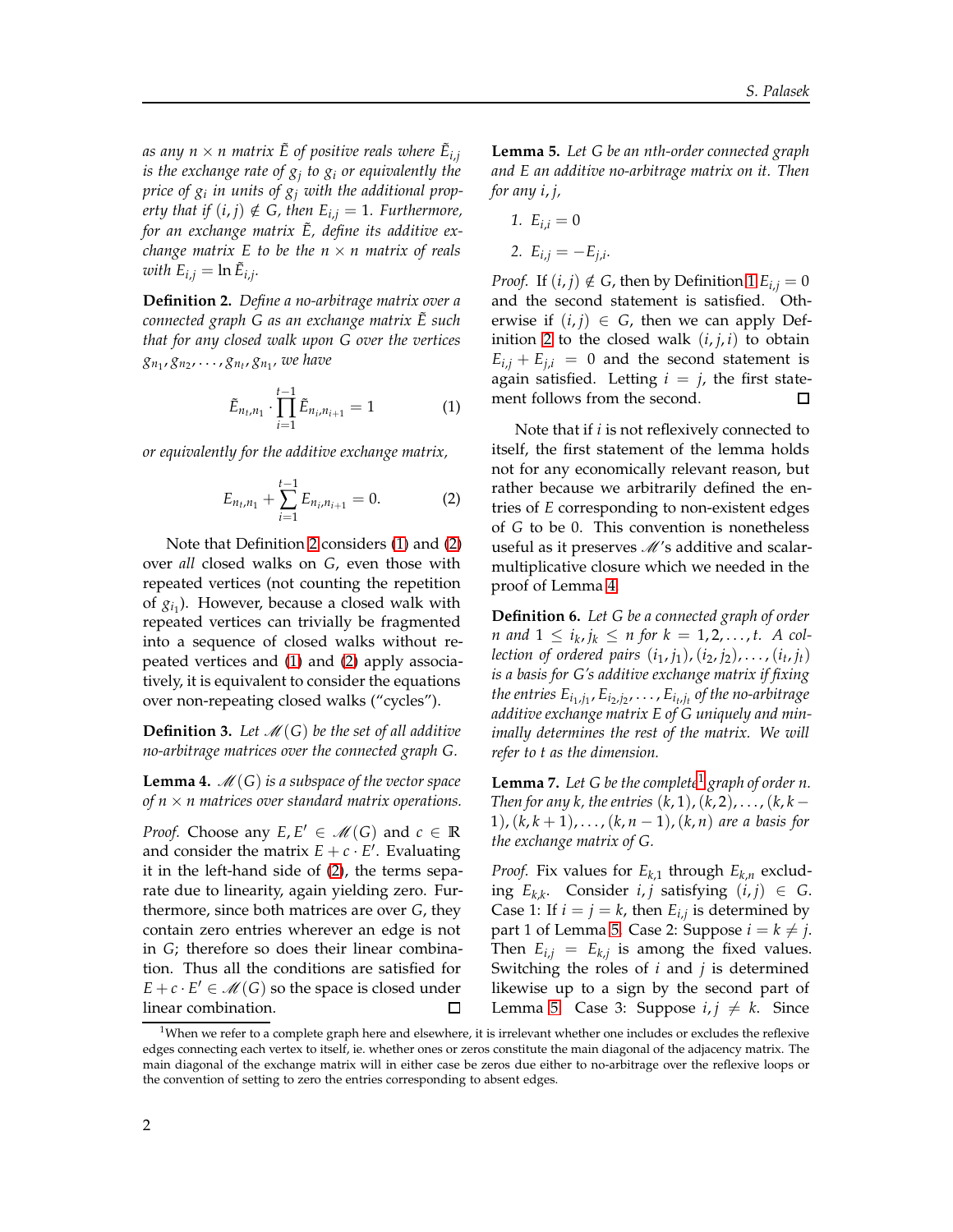the graph is complete,  $(j, k)$  and  $(k, i)$  are in *G*. Therefore  $g_i$ ,  $g_j$ ,  $g_k$ ,  $g_i$  form a closed walk and by Definition [2,](#page-1-0)  $E_{i,j} + E_{j,k} + E_{k,i} = 0$ . Using the second part of Lemma [5,](#page-1-5) this rearranges to  $E_{i,j} = E_{k,j} - E_{k,i}$  which is again determined in terms of the fixed values. Thus we've shown that every entry of *E* is determined uniquely.

Next we illustrate that a smaller collection of entries does not determine the exchange matrix uniquely. Let

$$
E_{i,j} = E_{k,j} - E_{k,i} \tag{3}
$$

for all  $1 \le i, j, k \le n$ . Then [\(2\)](#page-1-2) becomes

$$
E_{k,n_1} - E_{k,n_t} + \sum_{i=1}^{t-1} (E_{k,n_{i+1}} - E_{k,n_i}) = 0 \qquad (4)
$$

which telescopes to a tautology. Therefore such an exchange matrix is noarbitrage regardless of the choice of  $E_{k,1}, E_{k,2}, \ldots, E_{k,k-1}, E_{k,k+1}, \ldots, E_{k,n-1}, E_{k,n}$ . We conclude that no smaller set could determine the exchange matrix uniquely; thus both conditions of Definition [6](#page-1-6) are met.  $\Box$ 

In the next lemma, unlike before, we will additionally refer to the standard linear algebra definition of basis. However the result will allow us to identify the Definition [6](#page-1-6) understanding of basis and dimension precisely with a basis for and the dimension of the space  $\mathcal{M}(G).$ 

<span id="page-2-0"></span>**Definition 8.** *Let G be a connected graph of order n and* (*i*<sup>1</sup> , *j*1),(*i*2, *j*2), . . . ,(*i<sup>t</sup>* , *jt*) *a basis for it. For*  $k = 1, 2, \ldots, t$ , define  $\epsilon_k$  to be the matrix uniquely *determined by letting Ei<sup>k</sup>* ,*j<sup>k</sup>* = 1 *and setting the rest of the basis entries to zero.*

<span id="page-2-1"></span>**Lemma 9.** *Let G be a connected graph of order n*  $(i_1, j_1), (i_2, j_2), \ldots, (i_t, j_t)$  *<i>and*  $\varepsilon_1, \varepsilon_2, \ldots, \varepsilon_k$ *as in Definition [8.](#page-2-0) Then*  $\sum_{k=1}^{t} a_k \epsilon_k$  *is the unique no-arbitrage exchange matrix over G with a<sup>k</sup> at the entry*  $(i_k, j_k)$  *for all*  $k = 1, 2, ..., t$ .

*Proof.* It follows from Definition [8](#page-2-0) that the *k*th matrix's  $(i_k, j_k)$  entry is one and for  $m \neq k$ , its  $(i_m, j_m)$  entry is zero. In mathematical terms,

<span id="page-2-4"></span>
$$
(\epsilon_k)_{i_m,j_m} = \delta_{k,m}.\tag{5}
$$

Therefore,

$$
\left(\sum_{k=1}^{t} a_k \epsilon_k\right)_{i_m,j_m} = \sum_{k=1}^{t} a_k (\epsilon_k)_{i_m,j_m} \qquad (6)
$$

$$
=\sum_{k=1}a_k\delta_{k,m}\tag{7}
$$

$$
= a_m. \tag{8}
$$

By Lemma [4,](#page-1-3)  $\sum_{k=1}^{t} a_k \epsilon_k \in \mathcal{M}(G)$ . By Definition [8,](#page-2-0) it is unique. П

<span id="page-2-2"></span>**Theorem 10.** *Let G be a connected graph of order n with* (*i*1, *j*1),(*i*2, *j*2), . . . ,(*i<sup>t</sup>* , *jt*) *and*  $\epsilon_1, \epsilon_2, \ldots, \epsilon_k$  *as in Definition [8.](#page-2-0) Then the collection of matrices ǫ*<sup>1</sup> , *ǫ*2, . . . , *ǫ<sup>t</sup> form a basis of*  $M(G)$ .

*Proof.* We must show that every no-arbitrage additive exchange matrix over *G* has a unique expression as a linear combination of the . By Lemma [9,](#page-2-1) this is equivalent to  $\epsilon_k$ the proposition that every no-arbitrage additive exchange matrix over *G* can be expressed with a unique choice of constants to fill the entries  $(i_1, j_1)$ ,  $(i_2, j_2)$ , ...,  $(i_t, j_t)$ . This proposition is precisely the meaning of  $(i_1, j_1)$ ,  $(i_2, j_2)$ , . . . ,  $(i_t, j_t)$  being a basis as given by Definition [6.](#page-1-6) П

<span id="page-2-3"></span>**Corollary 11.** *Let G be the complete graph and H a connected tree (acyclic graph), both of order n. Then*

$$
\dim \mathcal{M}(G) = \dim \mathcal{M}(H) = n - 1. \tag{9}
$$

*Proof.* The equality for *G* follows immediately from Lemma [7](#page-1-7) and Theorem [10.](#page-2-2)

By definition of a tree, the only closed walks on *H* upon which we need to invoke [\(2\)](#page-1-2) are those which double back on themselves, ie. those of the form  $(i_1, i_2, \ldots, i_{k-1}, i_k, i_{k-1}, \ldots, i_2, i_1)$  for some *k* ∈ **N**. Linearity of [2](#page-1-2) implies that it is necessary and sufficient to check this condition with  $k = 2$ , yielding anticommutativity as in Lemma [5](#page-1-5) as the sole restriction. Thus the additive exchange has a degree of freedom for each edge, of which there are  $n - 1$  for any tree. [\[7,](#page-5-6) p. 14, Cor. 1.5.3] Then by Theorem [10,](#page-2-2)  $\dim \mathcal{M}(H) = n - 1.$  $\Box$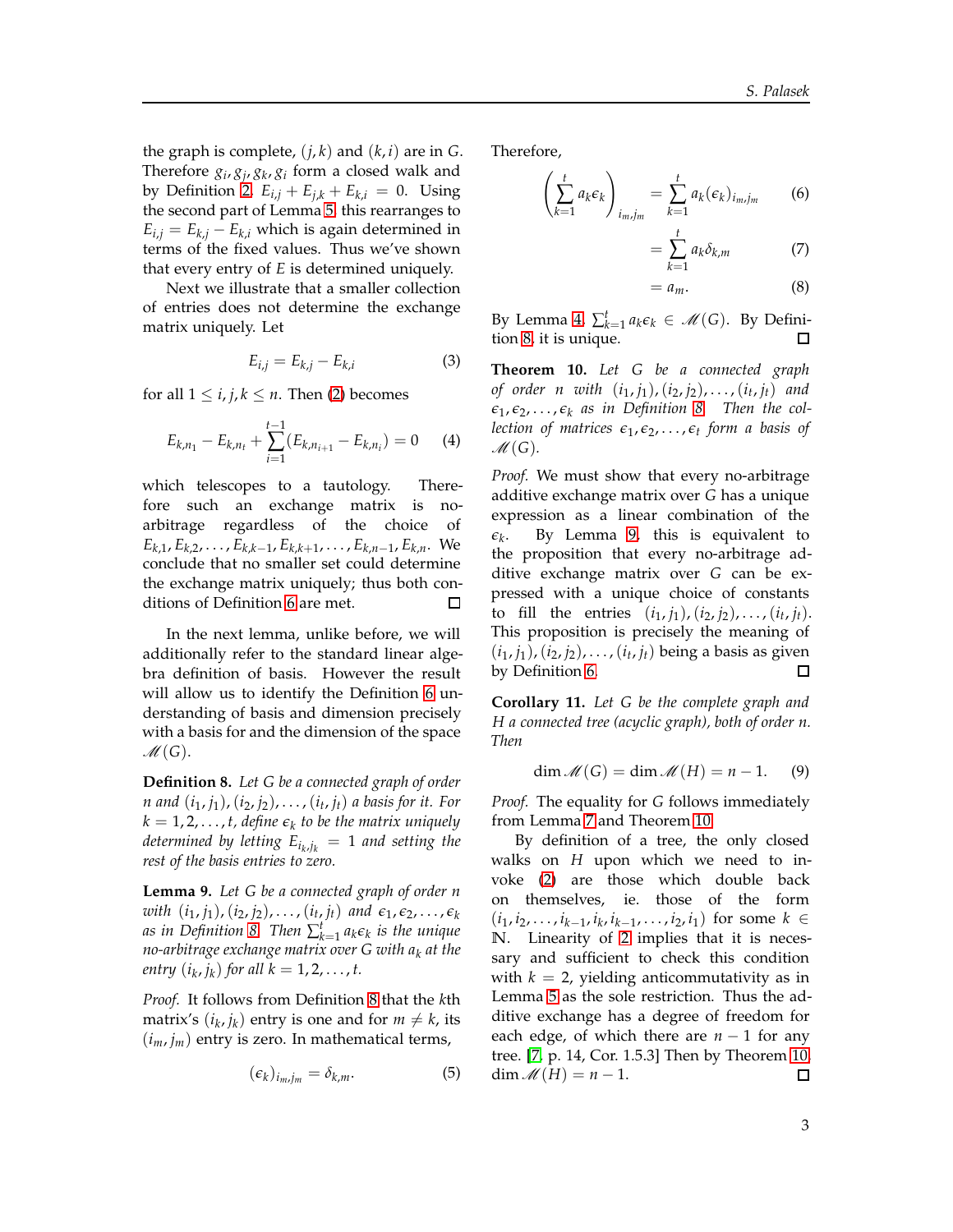**Theorem 12.** *If G is a connected graph, then*

$$
\dim \mathcal{M}(G) = |G| - 1. \tag{10}
$$

*Proof.* Let  $n = |G|$ , the number of vertices in the graph. *G* must contain a normal spanning tree [\[7,](#page-5-6) p. 16, Prop. 1.5.6]; call it *Hn*−<sup>1</sup> in recognition of the fact that it has  $n - 1$  edges. We will henceforth denote the number of edges of a graph by  $\|\cdot\|$ . Next, construct a sequence of graphs  $H_{n-1}$ ,  $H_n$ , . . . ,  $H_{\|G\|-1}$ ,  $H_{\|G\|}$  with the following properties for  $n - 1 \le i < ||G||$ :

- 1.  $H_i$  is a spanning subgraph of  $H_{i+1}$
- 2.  $||H_{i+1}|| = ||H_i|| + 1$
- 3.  $H_{\|G\|} = G$

In other words, the sequence of graphs from *H*<sub>∥G∥</sub> to *H<sub>n−1</sub>* is the transformation of *G* into one of its spanning trees, successively removing edges at each step. Since *Hn*−<sup>1</sup> is by definition a subgraph of *G*, such a sequence evidently exists. We will proceed by induction over the  $H_i$  to show that each of the  $\mathcal{M}(H_i)$ and in particular  $\mathscr{M}(H_{\parallel G\parallel})$  has dimension *n* − 1.

The base case in which  $i = n - 1$  is given by Corollary [11.](#page-2-3)

For the inductive step, suppose that for some *i* satisfying  $n - 1 \le i \le ||G||$ , dim  $\mathcal{M}(H_i) = n - 1$ . Let the edge  $(k, m)$  be the singleton element of  $H_{i+1} \backslash H_i$ . There are three cases. Case 1: Suppose  $k = m$ . The only new cycle is the reflexive loop  $(k, m) = (k, k)$ , the exchange matrix entry over which is trivially determined to be 0. Thus the collection of entries that form a basis of  $H_i$  in the Definition [6](#page-1-6) sense likewise form one of *Hi*+<sup>1</sup> . By Theorem [10](#page-2-2) they have equal dimension. Case 2: Suppose there is exactly one path from *g<sup>k</sup>* to *gm* consisting of distinct vertices, call it  $C$ . Then the addition of the edge (*k*, *m*) creates four cycles on  $H_{i+1}$  that did not exist on  $H_i$ :  $(k, m, k)$ ,  $\mathscr{C} \cup (k)$ , and their respective reversals. Analogously to Lemma [5,](#page-1-5) the no-arbitrage condition on (*k*, *m*, *k*) implies

$$
E_{k,m} = -E_{m,k}.\tag{11}
$$

Thus all the edges in  $H_{i+1}$  are anticommutative, so if a cycle satisfies [\(2\)](#page-1-2) then its reversal must as well. We therefore see that the only nontrivial new constraint introduced by the edge  $(k, m)$  is the no-arbitrage condition on one direction of  $\mathcal{C} \cup (k)$ . Furthermore, by [\(11\)](#page-3-0), there is only one new unique variable to be determined.

Consider the equation we referenced im-posed by [2](#page-1-2) on  $\mathscr{C} \cup (k)$ . Because  $H_i$  is a spanning subgraph of  $H_{i+1}$  and a basis of size  $n-1$ for *H<sup>i</sup>* 's exchange matrix determines each of the variables, that basis determines all of the variables in the no-arbitrage equation except for  $E_{k,m}$ , which in turn is determined by the equation. We therefore see that  $H_{i+1}$  has a basis of size  $n − 1$  in the Definition [6](#page-1-6) sense, so by Theorem [10,](#page-2-2) dim  $\mathcal{M}(H_{i+1}) = n - 1$ . Case 3: Suppose there is more than one path from  $g_k$  to  $g_m$  consisting of distinct vertices. We will illustrate that additional paths impose no greater restriction than the single one we considered in the second case. Let  $\mathscr C$  and  $\mathscr C'$  be two non-identical paths from  $g_k$  to  $g_m$  on  $H_i$ .  $H_{i+1}$  now has two cycles that we did not consider in Case 2:  $\mathscr{C}'\cup(k)$  and its reverse. Again by anticommutativity, the no-arbitrage equations imposed by these paths are equivalent. Furthermore, observe that  $\mathscr{C} \cup (-\mathscr{C}')$  is a cycle on  $H_i$  where  $-\mathscr{C}'$  is the reversal of the path  $\mathscr{C}'$ . Since the basis for  $H_i$  provided for noarbitrage over this cycle as it does not assume the edge (*k*, *m*), its no-arbitrage equation can be assumed.

$$
\sum_{(p,q)\in\mathscr{C}\cup(-\mathscr{C}')} E_{p,q} = 0 \tag{12}
$$

We may then split the equation over the two paths.

$$
\sum_{(p,q)\in\mathscr{C}} E_{p,q} = -\sum_{(p,q)\in-\mathscr{C}'} E_{p,q} \qquad (13)
$$

<span id="page-3-0"></span>Thus the no-arbitrage condition is equivalent over any two paths so the third case reduces to the second. It follows by induction that  $\dim \mathcal{M}(H_i) = n - 1$  for  $n - 1 \leq i \leq ||G||$ . Letting  $i = ||G||$  proves the theorem.  $\Box$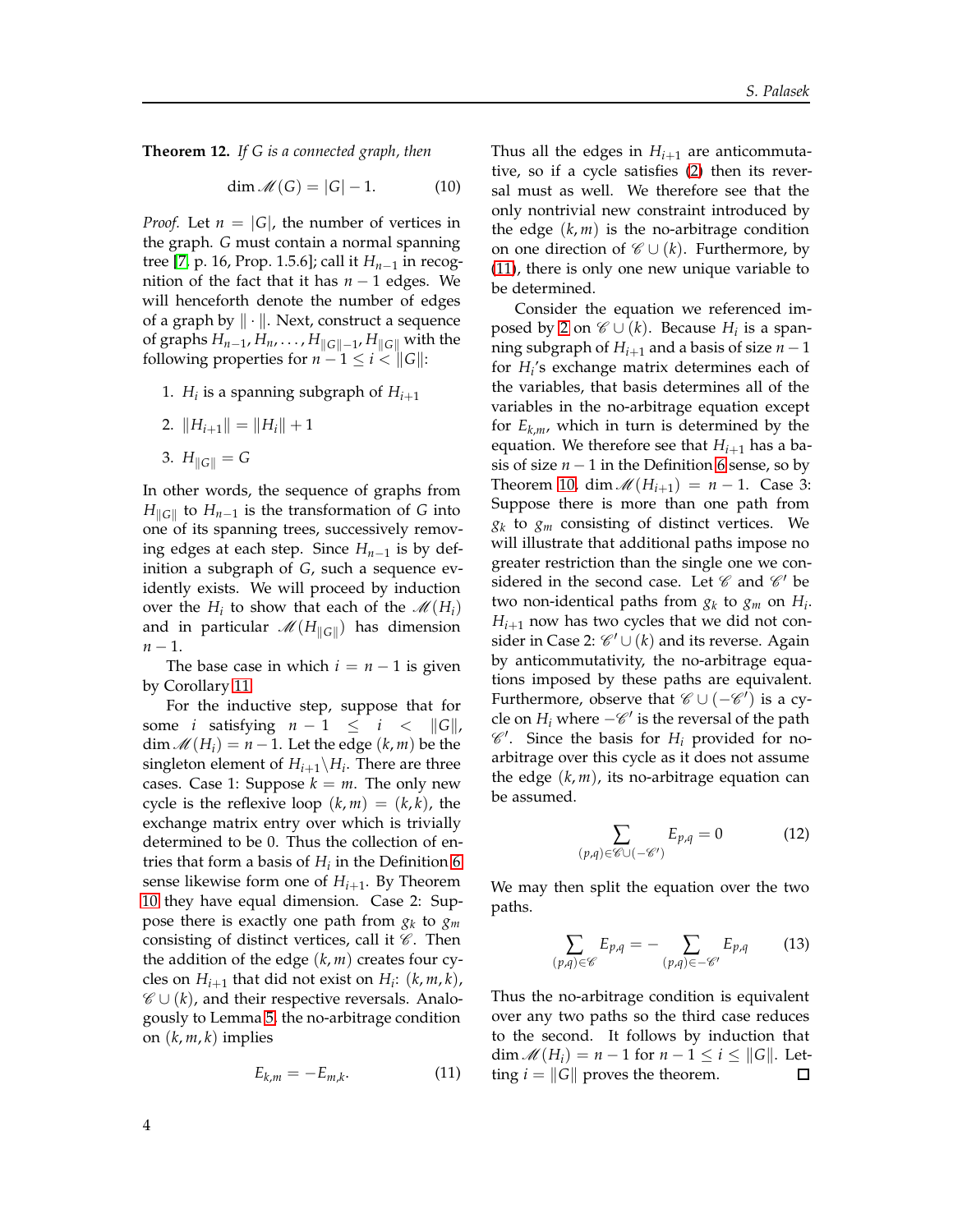## III. Discussion

The cited literature's consideration of exchange rates over arbitrary networks (see, for instance, [\[4,](#page-5-3) [6\]](#page-5-5)) seems to rely on the premises both that complete graphs are too trivial to be of interest and that nontrivial underlying networks may exist *ex papyro*. However, the conditions formulated both implicitly and explicitly in the introduction may considerably limit the scope of the class of systems which our analyses may encompass. First, we required that all traders have the same preferences, ie. that they demand the same price for a given asset; otherwise we would not have a fixed exchange matrix. Second, in order to obtain a nontrivial (here, non-sparse) graph, trades must occur between a variety of pairs of assets; if there is a single commodity that is behaving as a universal currency, then every cross rate is immediately determined triangularly. The empirical existence of idiosyncratic consumer preferences, investment objectives, and information makes the first condition implausible (American reality television provides an explicit counterexample, see [\[8\]](#page-5-7)). Furthermore, the second condition obsolesced along with the bartering system in modern economies. Hence currency markets are the only logical applications where our considerations might be relevant. Neglecting differential preferences for foreign goods, a given currency has the same value across individuals (my euro buys as many goods as your euro).

Now we must contend only with the potential of the underlying network to be not sparse *enough*. Certainly there are active exchanges between virtually every pair of conventional currencies and, as we showed in Lemma [7,](#page-1-7) such complete no-arbitrage networks are uniquely determined by the set of *n* − 1 exchange rates with any given currency. We might, however, turn our atten-tion to unconventional electronic currencies.<sup>[2](#page-4-0)</sup> When included in the vertex set, these "currencies" may fascinatingly not yield a complete graph. In May 2014, for instance, the People's Bank of China began urging banks to be wary of transactions in Bitcoin, a particularly prominent electronic currency. Indeed, China's largest banks banned "activities related to Bitcoin trading." [\[10\]](#page-5-8) The edge in the market graph between the yuan and Bitcoin is therefore not present. One might further extend the network, data permitting, to include the elicit goods that make up a significant fraction of transactions involving electronic currencies. [\[11\]](#page-5-9) One might expect that the popularity of resorting to alternate payment methods indicates an aversion to trading via traditional centralized currencies, perhaps signaling additional absent edges.

We have so far considered only static market equilibria. Allowing the discussion to remain in the context of currencies, we will briefly discuss considerations for dynamics on exchange networks. Ellerman notes that the no-arbitrage condition of equation [\(2\)](#page-1-2) is formally equivalent to Kirchhoff's junction rule of electrodynamics. [\[4\]](#page-5-3) We must remember, however, that the economically-relevant system is multiplicative as in [\(1\)](#page-1-1). It is therefore unrealistic to expect exchange rate dynamics akin to the charging of a circuit in response to changes in consumer demand or central bank supply. Rather, we might imagine a set of ba- $(e_{i_1,j_1}^*,e_{i_2,j_2}^*,\ldots,e_{i_{n-1},j_{n-1}}^*)$  perturbed according to

$$
e_{i_k,j_k}^* \mapsto e_{i_k,j_k}^* + \delta e_{i_k,j_k}^* \tag{14}
$$

along with the observation from Definition [1](#page-0-0) that

$$
\delta \tilde{E}_{i,j} = \exp(E_{i,j}) \delta E. \tag{15}
$$

Letting *A* be a third-order tensor mapping a basis to its unique arbitrage-free exchange matrix, linearity gives us

$$
\delta E = A \begin{pmatrix} \delta e_{i_1,j_1}^* \\ \vdots \\ \delta e_{i_{n-1},j_{n-1}}^* \end{pmatrix}
$$
 (16)

<span id="page-4-0"></span> $2$ Although the Internal Revenue Service might disagree with this terminology [\[9\]](#page-5-10), electronic currencies nonetheless conform to the conditions we outlined for them to fit within the scope of the model presented here.